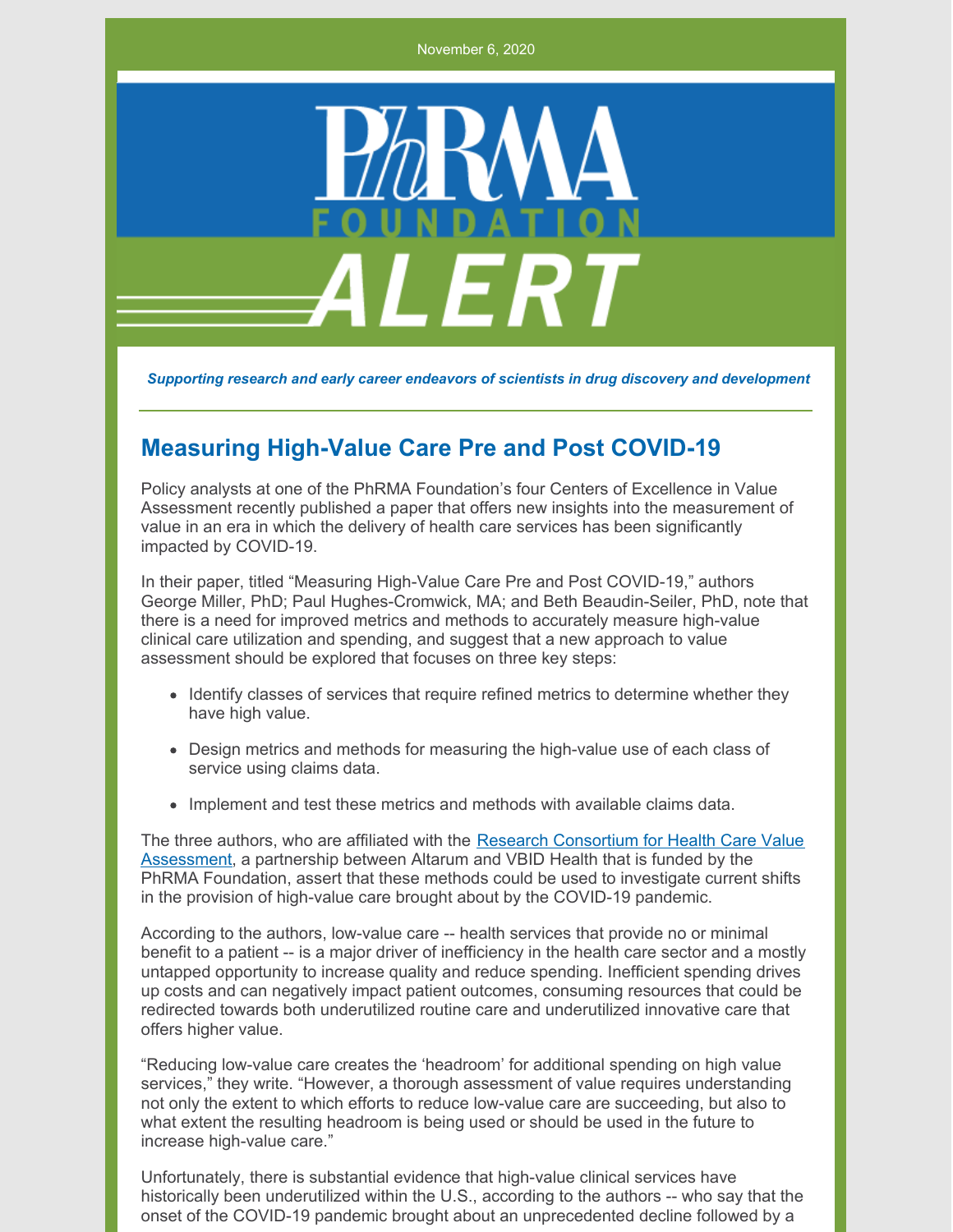gradual recovery in the delivery of health care in the U.S., with a decrease in the provision of both low-value and high-value clinical services.

Some researchers argue that this shift in care patterns presents an opportunity to improve the efficiency of the health care delivery system by investing more in high-value services while deterring an increase in low-value care.

"An ability to systematically measure the extent to which high-value services are being appropriately delivered and which are underutilized would help identify more precisely the nature of the problem and motivate providers, payers, patients, and government entities to increase the delivery of high-value care post pandemic," the authors write.

While it is relatively straightforward to measure the overall utilization and expenditures for medical services deemed to be of high value using administrative claims data, according to the authors, this approach neglects several factors that, for many services, affect whether increased utilization truly reflects an increase in the use of high-value services.

Many services have high value only for some patients (e.g., breast cancer screening only for women within a specific age range). The use of some services can vary with disease prevalence (e.g., many chronic disease treatments), making it difficult to ascertain to what extent a change in utilization is driven by a change in prevalence rather than a change in intensity of use.

Implementation and use of a new value-measuring methodology would allow a variety of participants in the health care system to increase the use of high-value care services, according to the authors. State Medicaid programs, for example, could apply the methodology to Medicaid data to identify underutilization of high-value services and develop incentives or future adjustments to per-capita funding formulas, including establishment of benchmarks or targets. A health care provider or system could apply the methodology to identify priority areas for increasing high-value care by clinical area, specific measure, site of care, or other dimensions, using claims data and other automated data including possibly electronic medical record data. Large employers, insurers and others could also benefit.

The authors conclude that the metrics and methods they advocate could also be used by researchers to "further develop our understanding of high-value care utilization and the impact of the pandemic on that use."

"Feedback from such research could be used by providers, payers, policy makers, and patients to support increased use of high-value care for services that are historically or currently underutilized, both during the pandemic and after it is brought under control," they write.

To read the full concept paper, [please](http://www.phrmafoundation.org/wp-content/uploads/2020/10/Concept_Paper_No._8_-_Measuring_High-Value_Care_Pre_and_Post_COVID-19.pdf) click here.

###

## **About the PhRMA Foundation**

The mission of the PhRMA Foundation is to improve public heath by proactively investing in innovative research, education and value-driven health care. For 55 years, the Foundation has been helping advance scientific research and innovation to benefit patients. Since its founding in 1965, it has distributed more than \$95 million to support these efforts. The PhRMA Foundation accomplishes its mission by investing in three key areas: core programming, value assessment initiative and a new program under development in the use and application of Data and Technology in Health Care. The PhRMA Foundation's core programs of Drug Delivery, Drug Discovery, Health Outcomes Research and Translational Medicine encourage young scientists to pursue research as their career choice and assists in training the next generation of innovators. The PhRMA Foundation's emphasis on evidence-based research that determines the true value of medicines is supported by its Value [Assessment](http://www.phrmafoundation.org/about-the-phrma-foundations-value-assessment-initiative/) Initiative. To learn more, please visit [www.phrmafoundation.org](http://www.phrmafoundation.org).